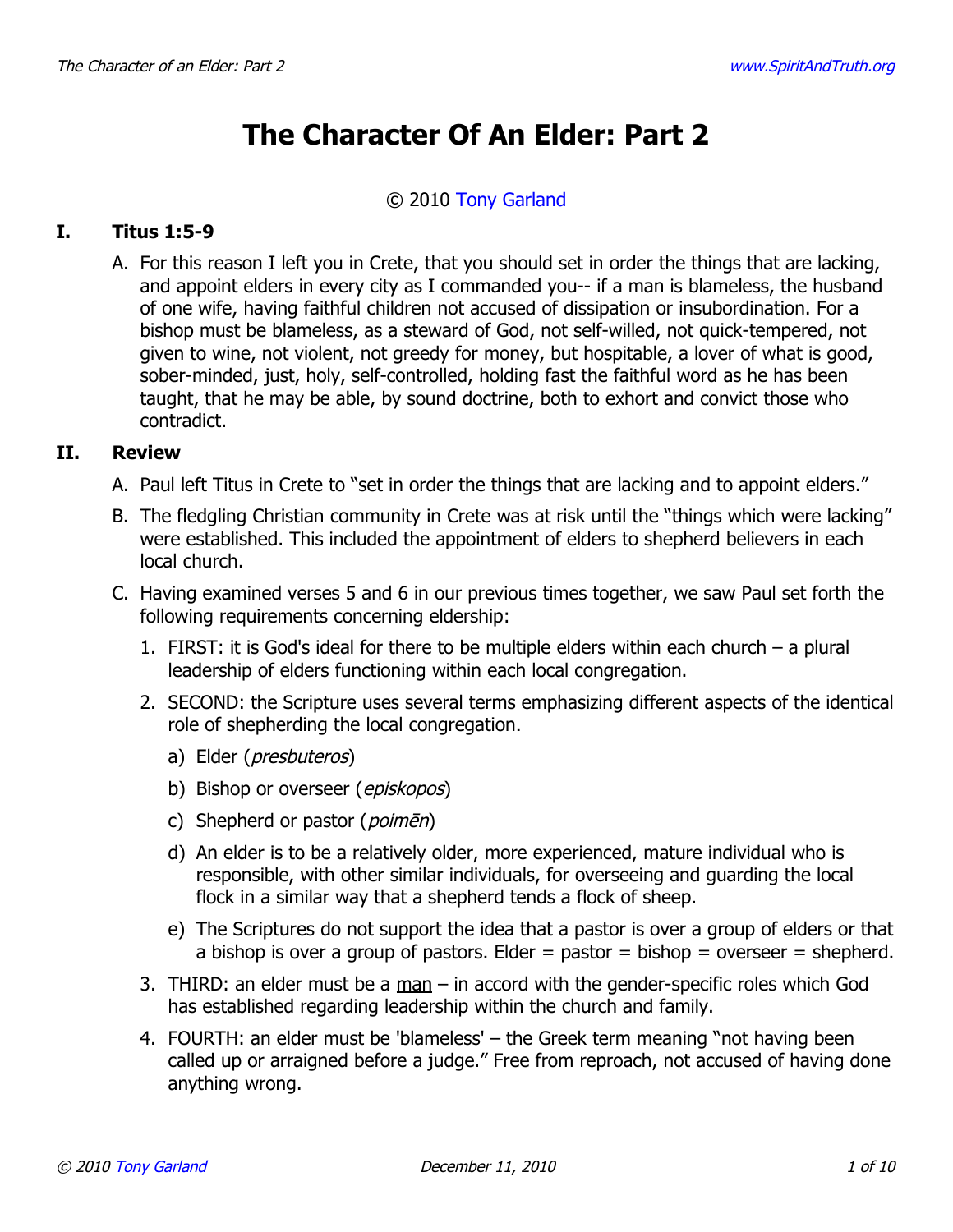- (1) 1Timothy 3:7 "... he must have a good testimony among those who are outside..."
- 5. FIFTH: an elder must be a "one woman man" any man who would serve as a pastor/elder and is involved intimately with a woman must be married and must exhibit consistent and complete faithfulness to his God-given mate within the marriage.
- 6. SIXTH: an elder must demonstrate godly leadership skills within his family the children of an elder must benefit from his leadership and instruction within the home as reflected by their godly behavior.

# **III. Exposition**

A. Titus 1:7-9

For a bishop must be blameless, as a steward of God, not self-willed, not quick-tempered, not given to wine, not violent, not greedy for money, but hospitable, a lover of what is good, sober-minded, just, holy, self-controlled, holding fast the faithful word as he has been taught, that he may be able, by sound doctrine, both to exhort and convict those who contradict.

- 1. In verses 7 and 8 Paul continues to emphasize *character* the personal qualities, or fruit of the Spirit, needed to serve effectively as an elder.
- 2. In verse 9 Paul's emphasis shifts to gifting  $-$  the abilities that an elder must possess to fulfill his role as a ' bishop' or 'overseer.'

## B. V7 - "**a steward of God**"

- 1. An elder is, ultimately, a *steward* of God
- 2. Bishop (*episkopos* meaning 'one who watches over' or 'guards')
	- a) Who is being guarded?
	- b) Why do they need to be guarded?
	- c) How are they to be guarded?
	- d) Paul takes up these subjects in the remainder of his letter to Titus.
- 3. Steward (oikonomos)
	- a) Oikos house, nomos law or rule.
	- b) One put in charge of a household or estate: manager, administrator, trustee
		- (1) Not the type of administrator/CEO visionary type many churches seem to be seeking as their pastor, but a *spiritual* administrator or trustee of *souls*.
- 4. What does this stewardship entail?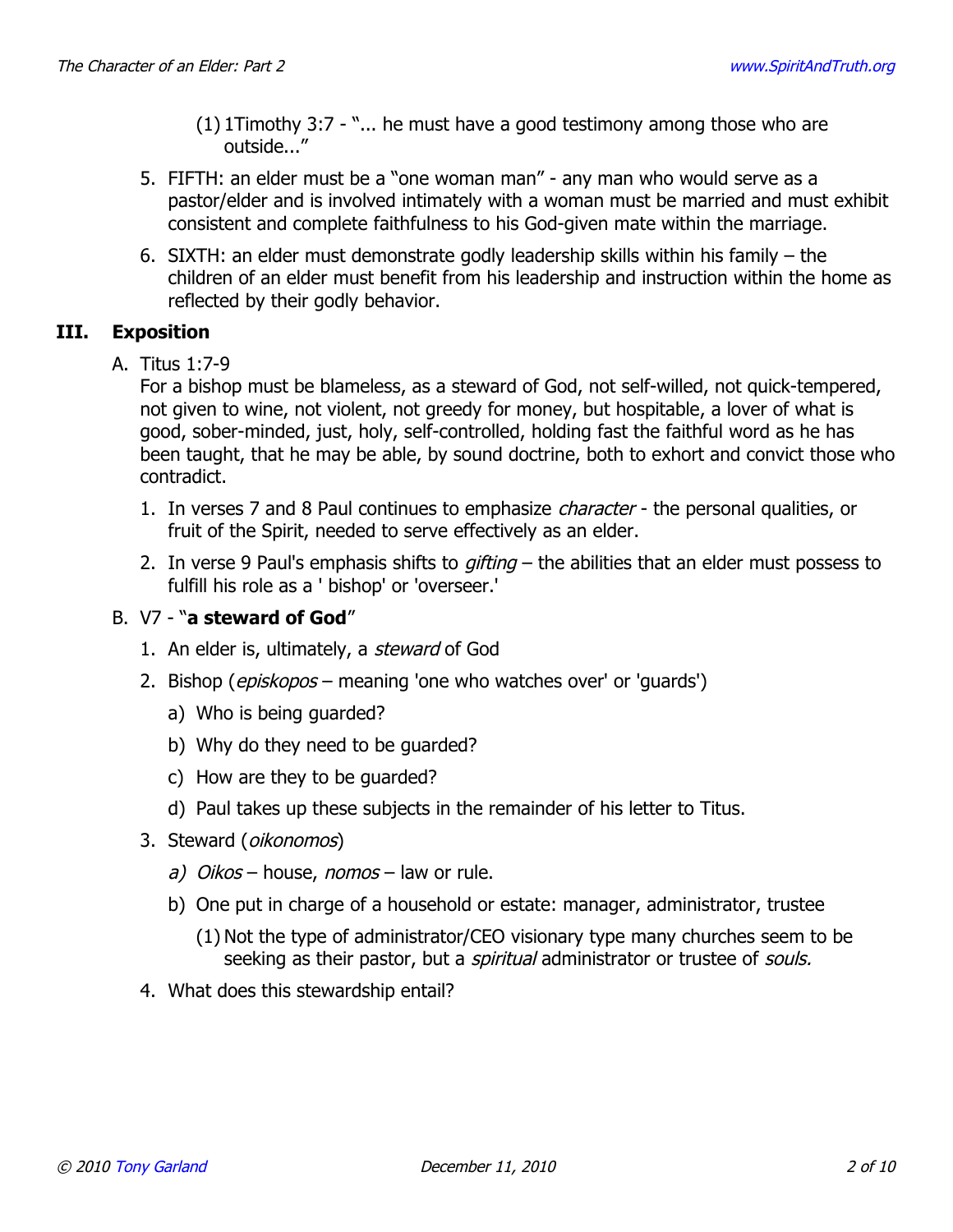- a) 1 Peter 5:1-4 Peter writing to believers of the dispersion:
- The elders who are among you I exhort, I who am a fellow elder and a witness of the sufferings of Christ, and also a partaker of the glory that will be revealed: Shepherd the flock of God which is among you, serving as overseers, not by compulsion but willingly, not for dishonest gain but eagerly; nor as being lords over those entrusted to you, but being examples to the flock; and when the Chief Shepherd appears, you will receive the crown of glory that does not fade away.
- b) Paul writing to the elders of Ephesus "Therefore take heed to yourselves and to all the flock, among which the Holy Spirit has made you overseers, to shepherd the church of God which He purchased with His own blood. (Acts 20:28)
- c) Stewards do not own that which they are entrusted with. God is the owner of the flock:
	- (1) The "flock of God," "the church of God."
	- (2) "He purchased with His own blood."
		- (a) Establishes the value of each believer.
- d) The flock, owned by God, is *entrusted* to the leadership of the elders.
	- (a) Those being shepherded belong to God to Whom the elders must give account.
	- (b) Hebrews 13:17 Obey those who rule over you, and be submissive, for they watch out for your souls, as those who must give account. Let them do so with joy and not with grief, for that would be unprofitable for you.
- e) The primary function of an elder is to serve as an instrument under the Chief Shepherd to safeguard the souls of those whom God has purchased.
- f) As such, an elder is a *tool*.
	- (1) A tool does not have its own will.
	- (2) A tool serves the purposes of the one wielding it.
	- (3) Each elder is a tool chosen by God to serve His purposes in the local congregation. In Acts 20, Paul told the Ephesian elders that is is none other than "the Holy Spirit [Who] has made you overseers"
	- (4) In our passage, Paul is describing two aspects of this "tool of God"
		- (a) Characteristics what does the tool look like? What must an elder's life and behavior resemble?
		- (b) Function what does the tool accomplish in its service under God's hand? What are some of the primary responsibilities of an elder?
		- (c) As with any effective tool, the characteristics of the tool are a prerequisite for its proper function. Character must precede gifting!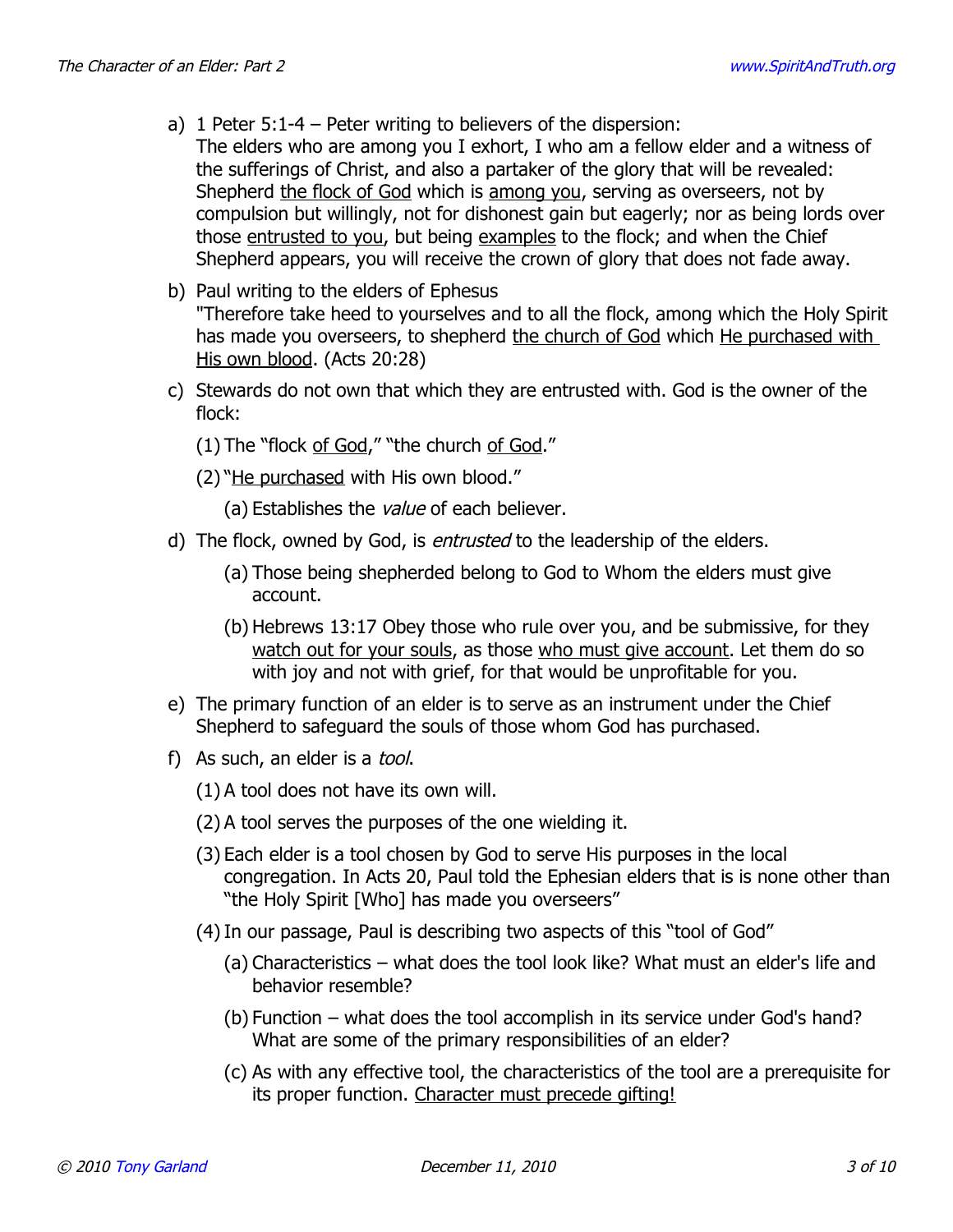- (d) A tool might embody tremendous function, but if its quality isn't up to the task – and it breaks – it can no longer be used and may even damage the work in progress.
- (e) This is why character is so key and why Paul focuses on issues of character prior to gifting or function.
- (f) 1 Corinthians 4:1-2 Let a man so consider us, as servants of Christ and stewards of the mysteries of God. Moreover it is required in stewards that one be found faithful.
- 5. Character of an elder
	- a) V7-8 Paul contrasts 6 negative traits which should not be found in the life of an elder with 6 positive traits which should be found.
		- (1) Negative: without-blame, not self-willed, not quick-tempered, not given to wine, not violent, not greedy for money.
		- (2) Positive: hospitable, a lover of what is good, sober-minded, just, hold, selfcontrolled.
	- b) V7 Negative these traits should not characterize the life of an elder.
		- (1) FIRST: Blame as mentioned before, an elder must not stand accused of wrongdoing, in any legal sense, especially among "those who are outside."
			- (a) If such accusations are true, then the man has demonstrated character issues which are incompatible with being a spiritual leader.
			- (b) Even if such accusations are ultimately untrue, the cause of Christ will still be compromised by the churches appearance of endorsing moral failure. Such an individual should step aside – placing the cause of Christ ahead of his own personal desire to serve as an elder.
		- (2) SECOND: Self-willed the word used here denotes one who pleases himself and exhibits arrogance or stubbornness or will not submit to external authority (2Pe. 2:10).
			- (a) Plural eldership simply will not work without room for humility and cooperation among individual elders.
			- (b) As a tool of God, the elder should not have his own agenda.
			- (c) Our culture exalts the self and especially the self-will (often recast in more politically-correct terminology as a "dynamic visionary").
			- (d) How often, one can only wonder, are dynamic leaders with seemingly successful external ministries actually lacking in humility and driven by selfwill behind the scenes? This is where plural eldership serves as a vital safety check.
		- (3) THIRD: Quick-tempered prone to anger.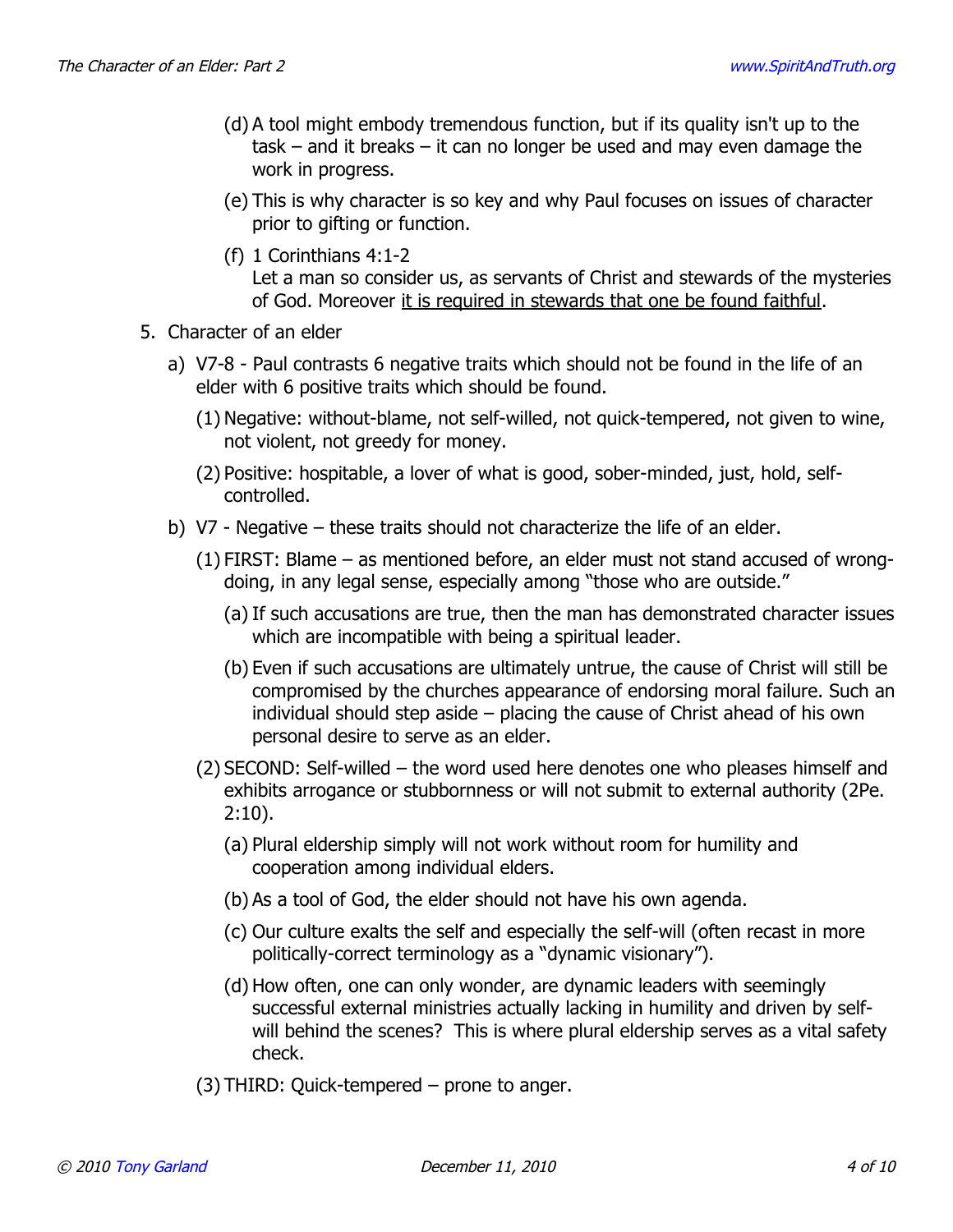- (a) This does not concern righteous anger where called for.
- (b) Paul has in mind a tendency to react to disagreeable situations by resorting to anger rather than other more godly means, such as respectful communication.
- (c) Proverbs 15:1 A soft answer turns away wrath, But a harsh word stirs up anger.
- (d) Proverbs 25:11-15 A word fitly spoken *is like* apples of gold in settings of silver. . . . by long forbearance a ruler is persuaded, and a gentle tongue breaks a bone.
- (e) Remembering that we do not wrestle with flesh and blood, but with spiritual entities which are not always evident.
- (f) 2 Timothy 2:23-26 But avoid foolish and ignorant disputes, knowing that they generate strife. And a servant of the Lord must not quarrel but be gentle to all, able to teach, patient, in humility correcting those who are in opposition, if God perhaps will grant them repentance, so that they may know the truth, and *that* they may come to their senses *and escape* the snare of the devil, having been taken captive by him to do his will.
- (4) FOURTH: Given to wine
	- (a) "Addicted to wine," a drunkard.
	- (b) May be listed between "quick-tempered" and "violent" because these are typical actions of a person who is addicted to wine.
	- (c) Straight-forward enough, but often misused in an unbiblical attempt to mandate that elders or all believers in general must abstain from any use of alcohol.
	- (d)In regard to the use of alcohol, Scripture teaches temperance rather than abstinence – except for cases where use of alcohol (or other foods) would stumble a brother (Rom. 14:21; 1Cor. 8:9-13).
	- (e) The Christian means of overcoming sin and abuse is found by walking in selfcontrol under the power of the Spirit rather than external legalism which has a tendency to excite the flesh toward sin (Rom. 7:8-9; Col. 2:23).
- (5) FIFTH: Violent a bully or 'striker'
	- (a) A person who uses intimidation as a means of persuasion.
	- (b) One who seeks argument or enjoys confrontation by picking a fight.
	- (c) There are many who are "zealous for the truth," but the way in which they uphold the truth is primarily confrontational and focused on 'winning their point' rather than true edification or exhortation which has a motive of correction unto restoration rather than victory.
- (6) SIXTH: Greedy for money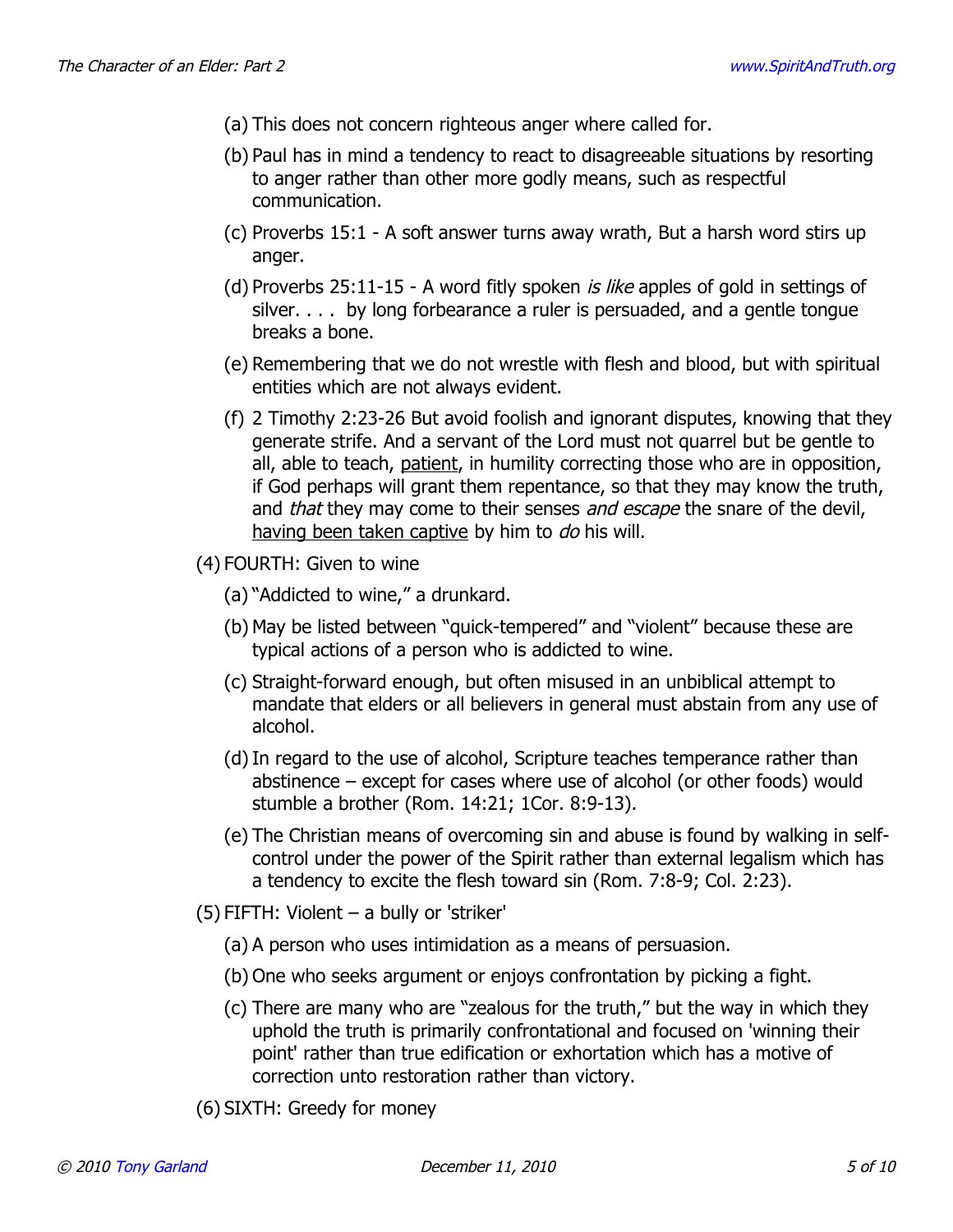- (a) The motivation of an elder must not be monetary gain.
- (b) This is essentially covetousness and violates the  $10<sup>th</sup>$  commandment (Ex. 20:17).
- (c) Pastors who view serving as an elder as "just another profession" and thus are attempting to "climb the professional ladder."
- (d) Marked by relatively short periods of service in any one fellowship.
- (e) Always on the look-out for an opportunity to move to the next fellowship with a larger congregation or bigger cash-flow.
- (f) Exacerbated by the secularization of the so-called "pastoral job market" where churches view the role of an elder primarily as that of an employee instead of a New Testament shepherd.
- (g) Just as in the business world, there is always the temptation for a church to attempt to grow numerically through human means by offering a larger salary to attract the best talent.
- (h) Although the Greek word here has the desire for *dishonest* gain primarily in mind, it should be obvious that an elder who is motivated primarily by financial concerns is unlikely to maintain spiritual priorities.
- (i) Favoritism toward largest contributors (Jas. 2:1-6).
- (j) Reluctance to enforce church discipline involving financially influential believers.
- (k) Inability to preach the unvarnished truth due to fiscal liability.
- c) V8 Paul contrasts the preceding negative characteristics with positive characteristics which should be found in the life of an elder.
	- (1) FIRST: Hospitable  $-$  (*filozenos*) "exhibiting brotherly love for strangers"
		- (a) Kind to those he doesn't know closely.
		- (b) Not exhibiting bias toward a person on the basis of their origin or background.
		- (c) The NT equivalent of what God told Israel in the OT that they were to treat strangers equitably since they too were once strangers in Egypt.
	- (2) SECOND: Lover of what is good
		- (a) Having a mindset which is in alignment with that which God desires.
		- (b) Matthew 5:6 Blessed are those who hunger and thirst for righteousness, For they shall be filled.
		- (c) One who dislikes evil schemes and perversity and looks to the light rather than dabbling in darkness.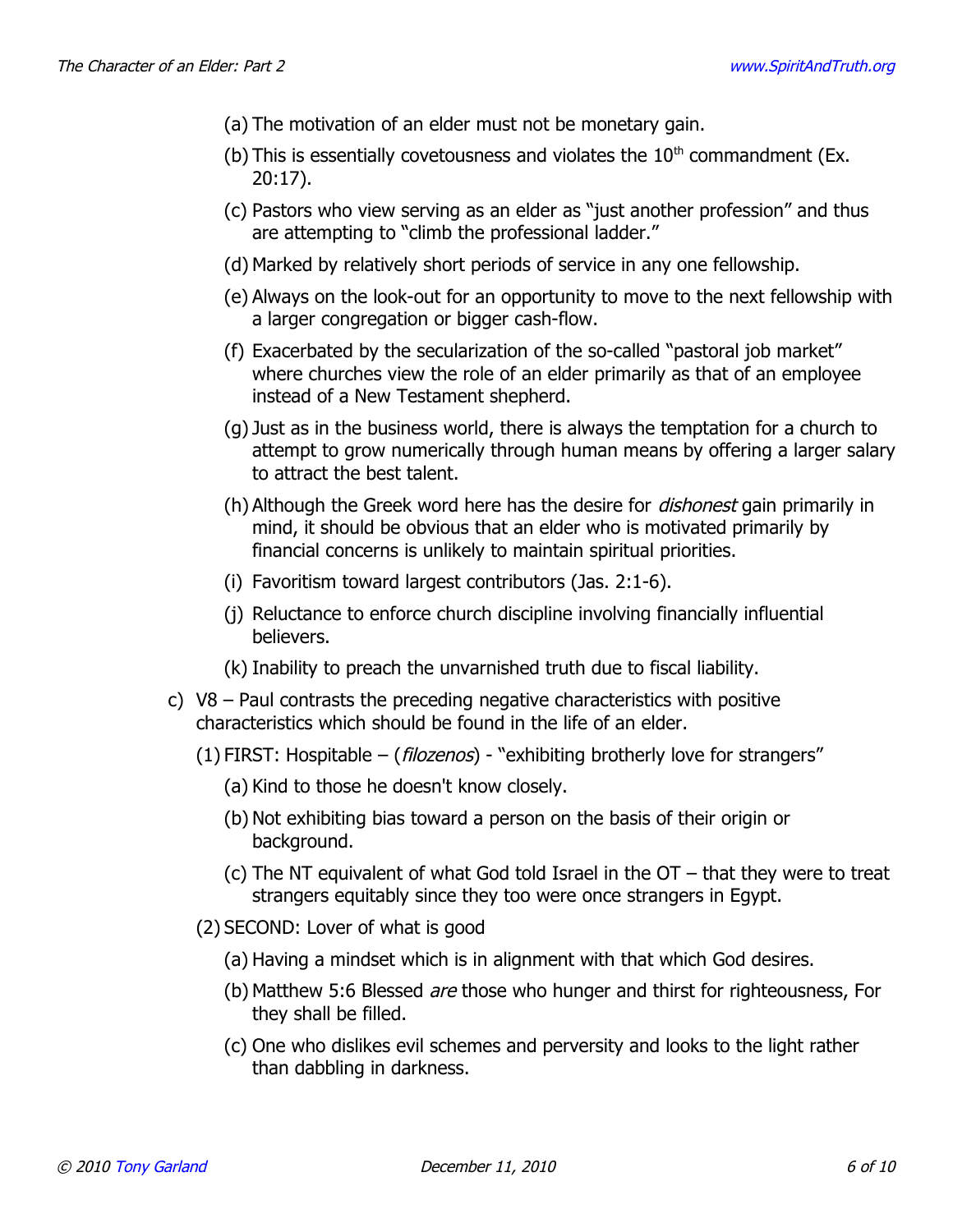- (d) Philippians 4:8 Finally, brethren, whatever things are true, whatever things are noble, whatever things are just, whatever things are pure, whatever things are lovely, whatever things are of good report, if there is any virtue and if *there is* anything praiseworthy--meditate on these things.
- (3) THIRD: Sober-minded
	- (a) Having a sound or healthy mind.
	- (b) Moderate the ability to assess things rightly and balance truths using wisdom to avoid extremes.
	- (c) Having the ability to curb desires and impulses so as to produce a measured and orderly life. [Friberg, 373]
- (4) FOURTH: Just (dikaios)
	- (a) One who is honest, law abiding, and lives morally and ethically.
	- (b) Whose actions are informed by Scriptural priorities and who is committed to live according to Biblical principles.
- (5) FIFTH: Holy (*hosion*)
	- (a) One who is concerned to live right before God.
	- (b) Being in a right relationship with God not separated by unrighteous thoughts or deeds.
- (6) SIXTH: Self-controlled (enkrates) "in or with power"
	- (a) Having a firm hold over one's desires [Friberg].
	- (b) One of the fruit of the Spirit highlighted in Galatians 5 (Gal. 5:3).
	- (c) One who exhibits a consistency of living according to God's principles without periodic lapses.
	- (d) Denying fleshly impulses by the power of the Spirit.
- C. V9 The function of an elder
	- 1. Having described the characteristics God requires for those who would serve as elders, Paul now begins to give the "job description" for the position of eldership – as relates to gifting.
	- 2. Titus 1:9 holding fast the faithful word as he has been taught, that he may be able, by sound doctrine, both to exhort and convict those who contradict.
	- 3. Notice how contrary verse 9 is in light of modern trends in pastoral ministry! Paul, you can't be serious?! How old-fashioned and out-of-touch with today's purpose-driven and customer-oriented ministry focus!
		- a) "Holding fast ?"– how inflexible and unyielding!
		- b) "Sound doctrine?" now *there's* an irrelevant idea today!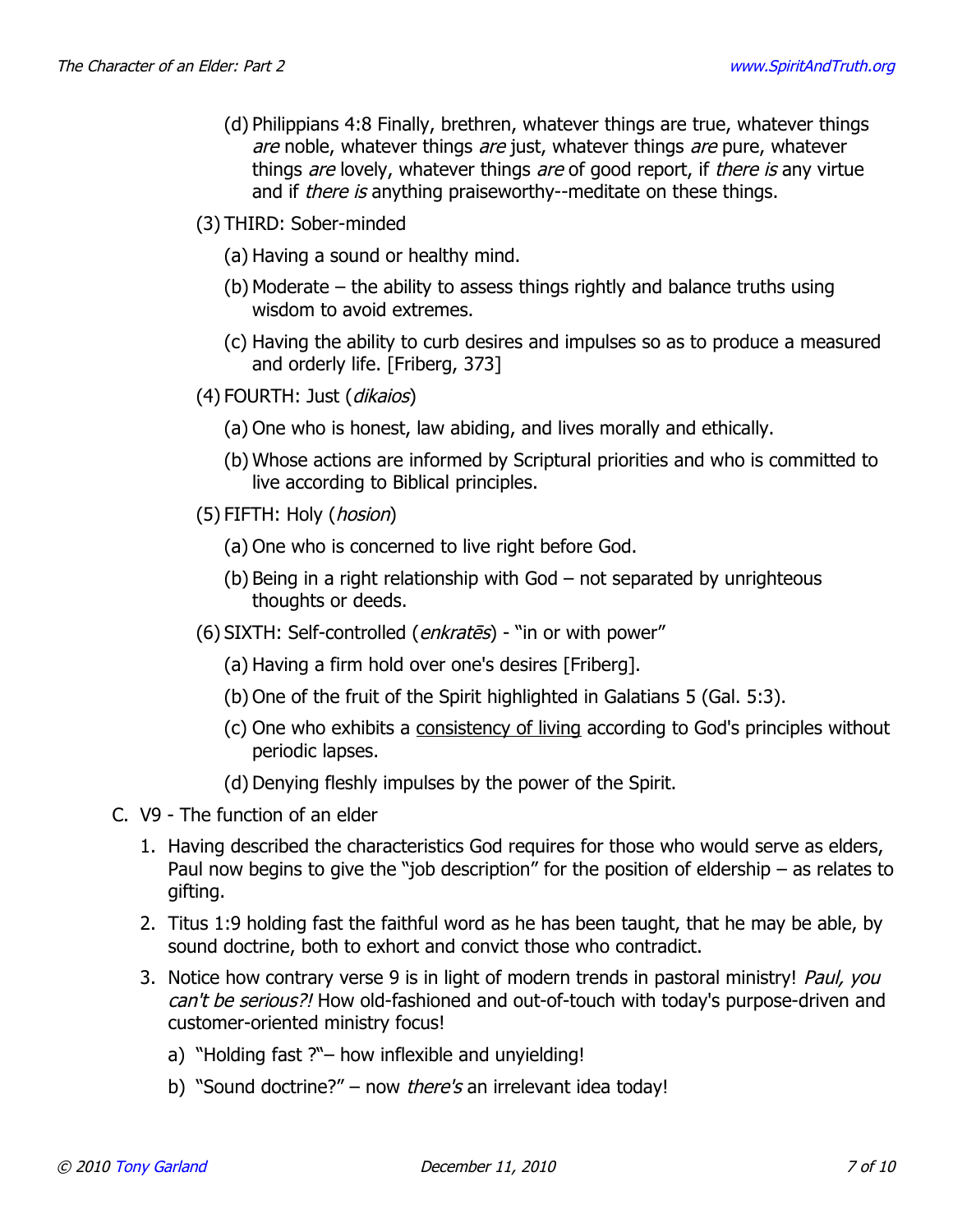- c) "Convict those who contradict?" how divisive!
- 4. Paul has just given us the character requirements for "applicants" for this job and now, turning to the job description itself, he is presumably going to tell us some of the most important elements of the task of eldership.
- 5. FIRST: an elder is someone who has been taught the Scriptures. His primary responsibility is to know God's Word – not business acumen, not oratory skill, not motivational speaking, not house and hospital visitation – as helpful as all these may be in their place.
- 6. SECOND: an elder must hold fast to the faithful word. Make no mistake: a minister's faithfulness to God is only as good as his faithfulness to the Scriptures.
	- a) What does it mean to "hold fast" and why is it important?
		- (1) The Greek word denotes "to cling to," "to be devoted to."
		- (2) Why such dramatic imagery? Apparently there will be forces actively working to break the elder's hold on the Word – to move him away to something else: anything else.
		- (3) Satan doesn't care what it is that supplants the Scriptures from their rightful position at center stage! Emotion, entertainment, ministering to felt or real physical needs, spiritual activities – it really doesn't matter so long as the minister's hold on the word is compromised or broken.
		- (4) As the elders move away, so goes the fellowship!
		- (5) One of the first questions we should ask ourselves when evaluating a potential elder or when seeking a place of fellowship is what place do the Scriptures have in the activities of the elders?
	- b) Assuming an elder is "holding fast," the next question is what does he see himself as holding fast to? In his estimation, how *faithful* is the Word?
		- (1) The investment that an elder is willing to make in apprehending the Scriptures and making them known will never be greater than his view of the reliability of the Scriptures. Does the elder believe the Scriptures to be worthy of complete trust in all matters they touch upon?
		- (2) When seeking a place of fellowship it is critical to establish what the elders think about Scripture! Is it inerrant? Is it inspired in all its parts and on all matters it touches?
- 7. THIRD: an elder must be able to exhort and convict those who contradict.
	- a) This is the ultimate purpose for his knowledge of and steadfast hold upon that which he views as faithful Scripture.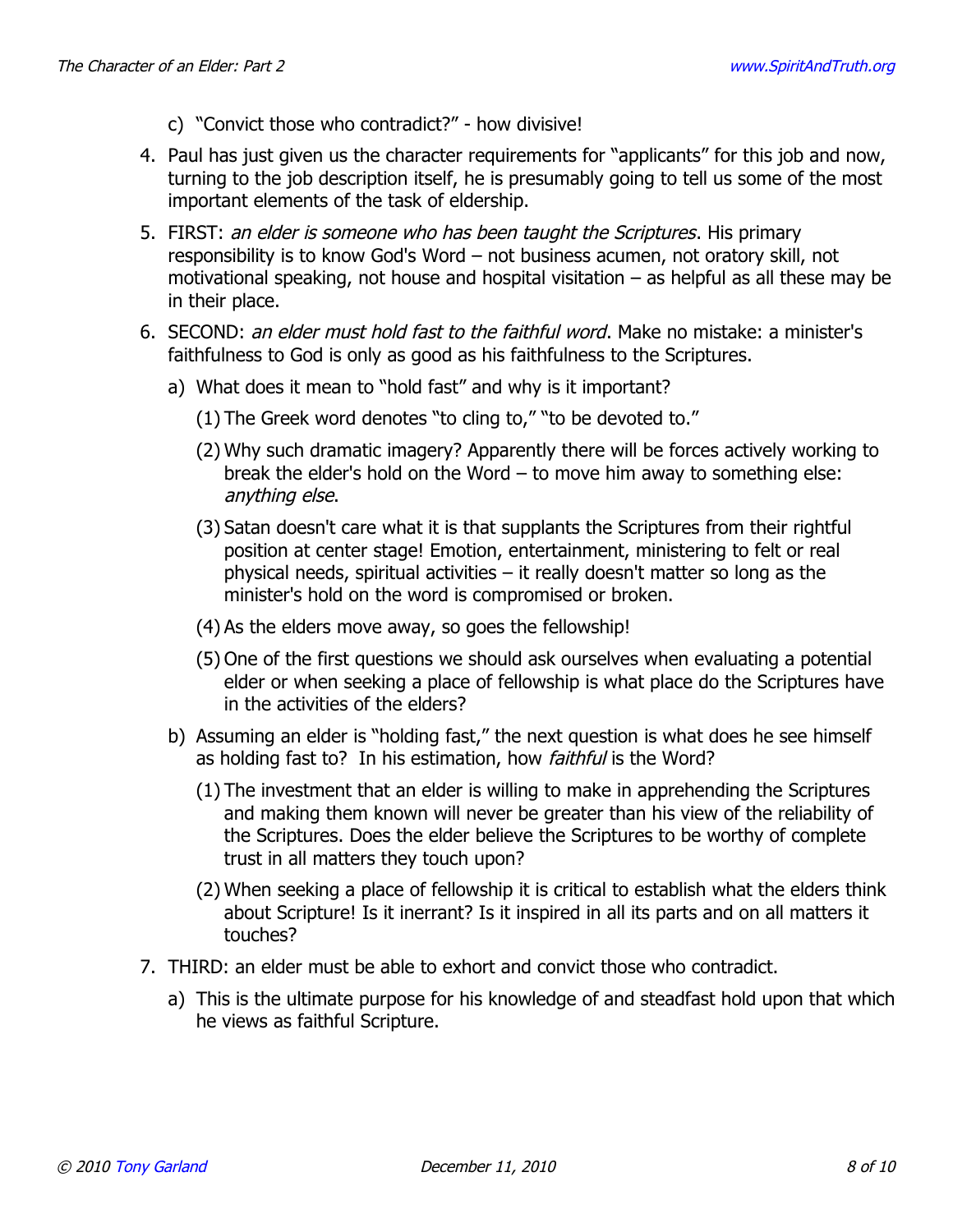- b) Although we know from 1 Timothy 5 that not every elder will labor in the Word and doctrine (1Ti. 5:17), this ability to exhort and convict from a knowledge of God's Word should be the ability of every elder. Why? Simply because it is impossible to be a *spiritual* leader without it.
- c) Correction and growth involve both positive and negative elements.
	- (1) Exhort (*parakaleō*) the same Greek word which describes "the Comforter" or "Helper" - the Holy Spirit Whom Jesus promised to send in His stead (John 14:16).
		- (a) Someone who is "called alongside" to render needed assistance.
		- (b) The elders explain and uphold God's Word to encourage and assist believers as they progress in their Christian walk by the power of the Holy Spirit working together with the received Word.
		- (c) In exhortation,, the elders, as shepherds, lead the sheep in the right direction – the sheep are already motivated and willing to go.
	- $(2)$  Convict (*ekenchein*) to reprove, show someone his fault, convince someone of his error.
		- (a) Others, be they unbelievers or untaught sheep, contradict (*antilegontas*) speak against  $-$  the truth of God.
		- (b) The elders, as shepherds, attempt to turn these from their path and point them in the right direction. In many cases, those who contradict remain steadfast in their belief their direction is the correct one and that it is the shepherds who are lost.
		- (c) Not all ministry is encouragement and smiles some aspects of Scriptural ministry involve correction, conflict and possibly confrontation.
		- (d) Many elders embrace the responsibility of exhortation but shy away from their responsibility to convict where required. Where there remains an unwillingness to convict the truth will be sacrificed on the altar of peace. A Biblically balanced ministry will embrace both exhortation and conviction.
- 8. FIFTH: V9 "by sound doctrine"
	- a) What is the basis upon which exhortation or conviction can take place?
	- b) Sound doctrine correct, whole, or well-grounded teaching.
	- c) Spiritual growth and safety as a Christian are predicated upon receiving sound teaching from God's Word.
	- d) This is the reason why Satan seeks to unseat the teaching of Scripture from the place of central focus in any Church.
	- e) Anything and everything in the church must take second place to the teaching of sound doctrine – no matter how desirable and worthy it may seem – because this is the God-ordained means by which believers grow in Christ (Rom. 6:17; 1Pe. 2:2).